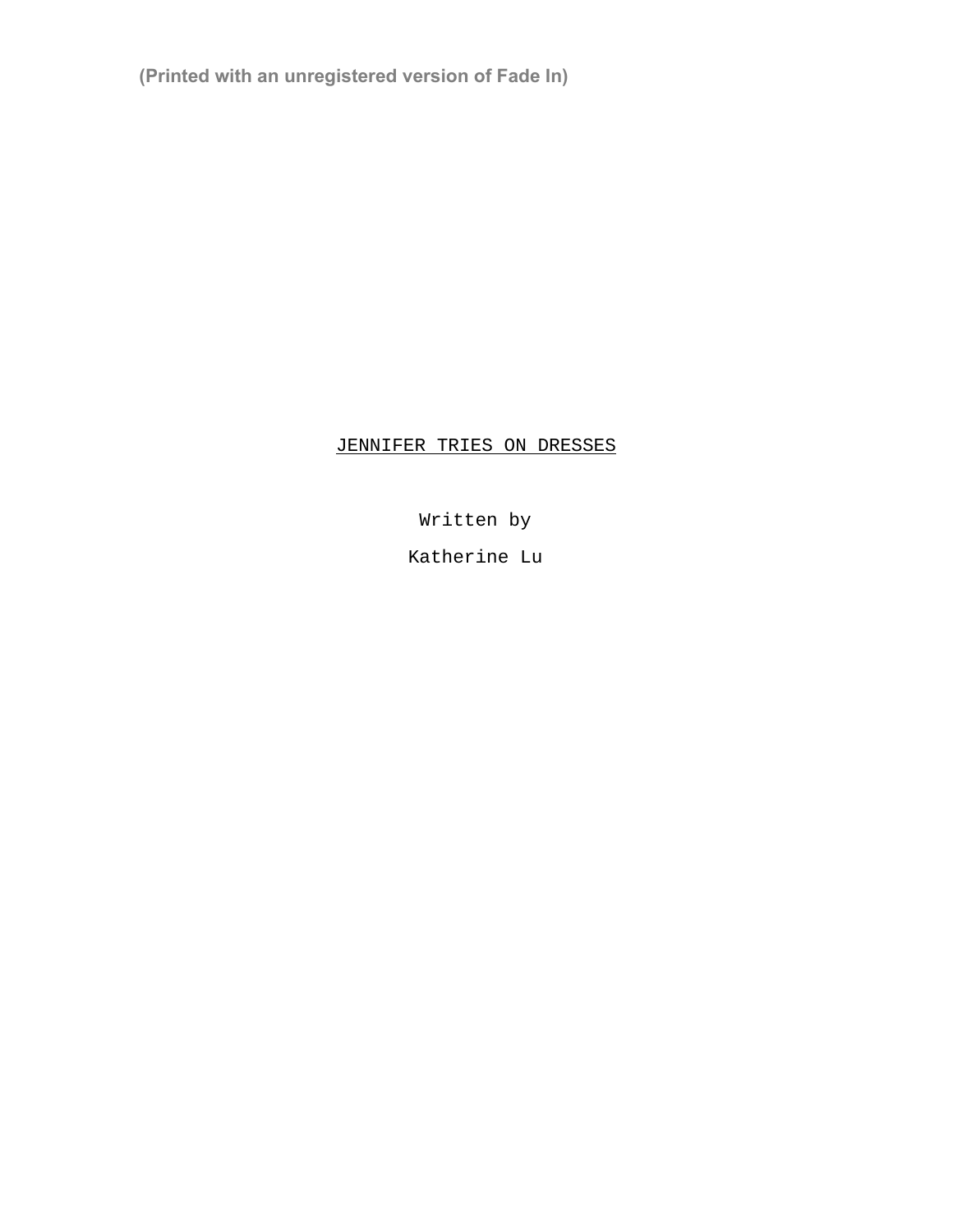**(Printed with an unregistered version of Fade In)**

INT. DRESSING ROOM - DAY

JENNIFER, 17, tries on a purple bandage dress. She is slightly curvy, but in no way rubenesque. There is a pile of semi-formal dresses of various colors piled on top of a chair. She puts her hands on her hips and looks at herself from all angles in front of the three-panel mirror.

TRACY, 52, sits in a chair facing her daughter outside the dressing room. Reading glasses hang around her neck. Her figure is rounded by age, lending her a maternal air.

Jennifer catches Tracy's eyes in the mirror and whips around to face Tracy.

> JENNIFER What do you think of this one, mom? And don't just say 'It's nice' like you did with the last five.

Jennifer channels her inner Madonna, voguing and striking various poses in front of Tracy.

> TRACY But this one is fine.

JENNIFER Be honest! I can see that you don't like it even if you don't say it.

She playfully narrows her eyes, returning her hands to hips.

TRACY If you like it, that's all that counts. (beat) Alright, you kind of look like a Chinese finger trap.

JENNIFER I know it doesn't look good. I was testing to see if you can tell the truth.

TRACY (laughing) And that was the truth!

JENNIFER

You can be honest without being mean. I'm never going to find anything. I look awful.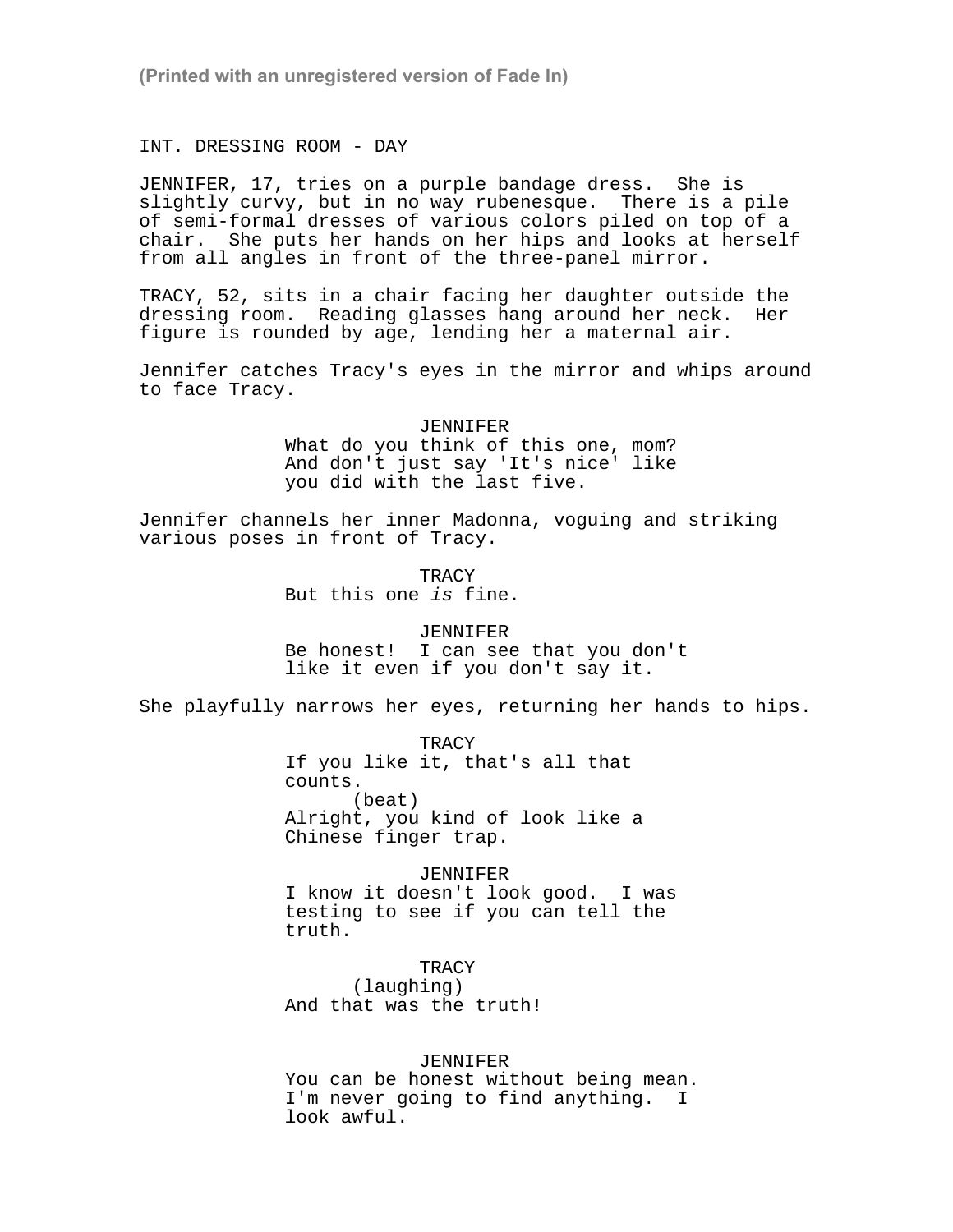Jennifer returns to face the mirror, pulling at the dress as it had scrunched around the hips. It is visibly too short.

Jennifer sighs, and returns to her dressing room with hunched shoulders. Tracy puts on her glasses and plays Words with Friends on her phone. We hear Jennifer grunting from out of screen.

JENNIFER (cont'd)

Mom...?

## TRACY (not looking up)

Yes?

JENNIFER Can you help me? I'm stuck.

Tracy chuckles a little, but not enough for Jennifer to hear, and enters the room. We see Jennifer is caught with her dress inside out, trapping her in a hand's up pose.

> TRACY Get down on your knees, and I'll pull it from the top.

Jennifer listens, and Tracy grabs the edge of the dress.

TRACY (cont'd) 1... 2... 3!

Tracy yanks the dress off, and Jennifer falls on her butt, her face red from unsuccessful attempts to undress herself.

> TRACY (cont'd) At least you didn't rip it!

Jennifer, in nothing but her underwear and bra, starts crying.

Tracy squats down next to her daughter.

TRACY (cont'd) Why are you crying?

## JENNIFER

(between sobs) I give up. I don't look good in anything. Maybe I won't go to prom.

TRACY

That's not true. The dresses you've tried on just don't suit you.